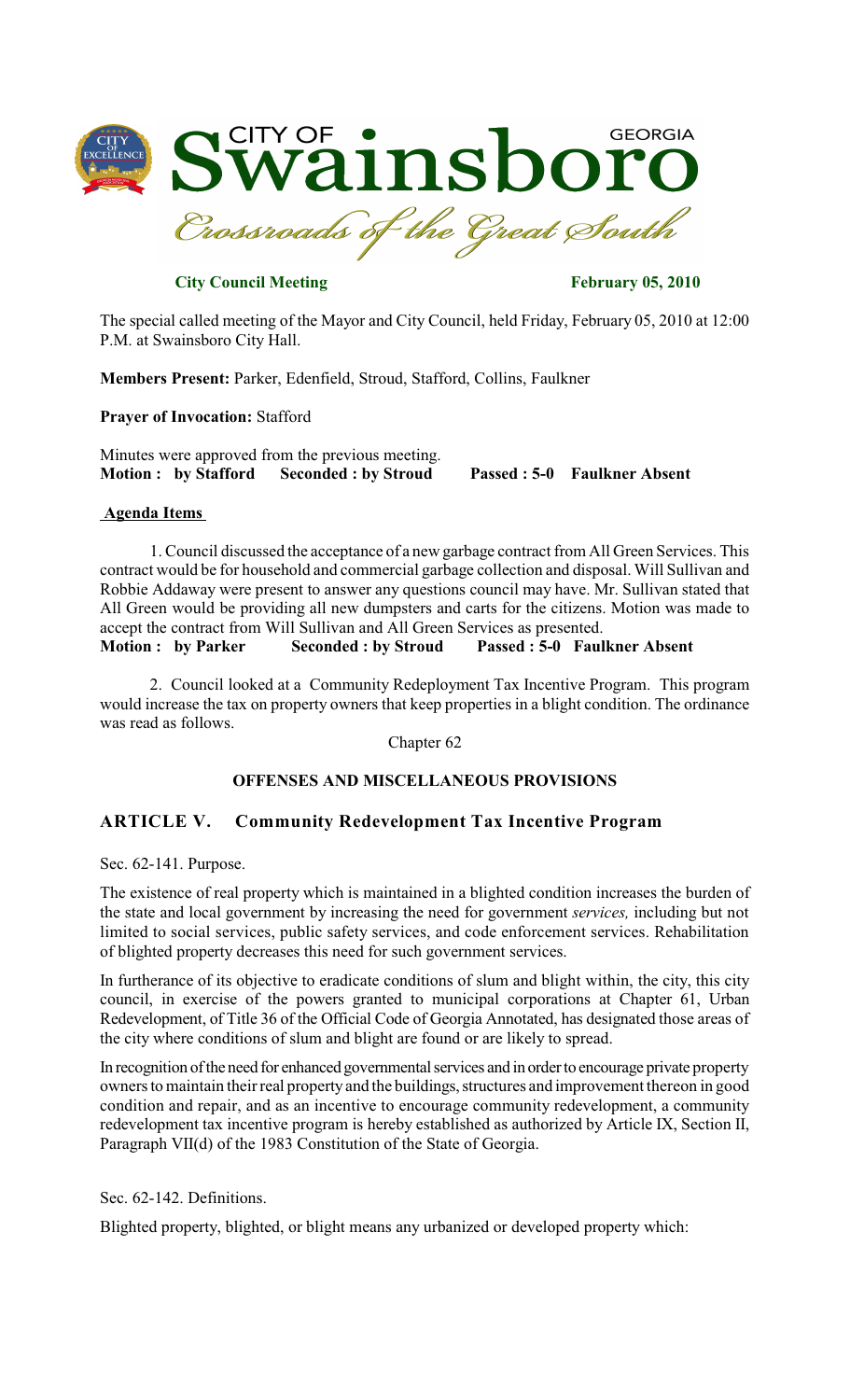(1) Presents two or more of the following conditions:

a. Uninhabitable, unsafe, or abandoned structure;

b. Inadequate provisions for ventilation, light, air, or sanitation;

c. An imminent harm to life or other property caused by fire, flood, hurricane, tornado, earthquake, storm, or other natural catastrophe respecting which the governor has declared a state of emergency under the state law or has certified the need for disaster assistance under federal law; provided, however, this division shall not apply to property unless the relevant public agency has given notice in writing to the property owner regarding specific harm caused by the property and the owner has failed to take reasonable measures to remedy the harm;

d. A site identified by the federal Environmental Protection Agency as a superfund site pursuant to 42 U.S.C. Section 9601, et seq., or having environmental contamination to an extent that requires remedial investigation or a feasibility study;

e. Repeated illegal activity on the individual property of which the property owner knew or should have known; or

f. The maintenance of the property is below state, county, or municipal codesfor at least one year after written notice of the code violation to its owner; and

(2)Is conducive to ill health, transmission of disease, infantmortality, or crime in the immediate proximity of the property.

Property shall not be deemed blighted solely because of esthetic conditions.

Building Inspector means a certified inspector possessing the requisite qualifications to determine minimal code compliance.

Community redevelopment means any activity, project, or service necessary or incidental to achieving the redevelopment or revitalization of a redevelopment area or portion thereof designated for redevelopment through an urban redevelopment plan or thorough local ordinances relating to the repair, closing, and demolition of buildings and structures unfit for human habitation.

Governing authority means the Planning Commission of the City of Swainsboro, a Georgia municipal corporation.

Millage or millage rate means the levy, in mills, which is established by the governing authority for purposes of financing, in whole or in part, the levying jurisdiction's general fund expenses for the fiscal year.

Person means such individual(s), partnership, corporations, business entities and associations which return real property for ad valorem taxation or who are chargeable by law for the taxes on the property.

Public officer means the city administrator or such officer or employee of the city as designated by the city administrator to perform the duties and responsibilities hereafter set forth in this article.

Sec. 62-143. Levy of increase ad valorem tax on blighted real property.

There is hereby levied on all real property within the city which has been officially identified as maintained in a blighted condition an increased ad valorem tax by applying a factor of three (3.0) to the millage rate applied to the property, so that such property shall be taxed at a higher millage rate generally applied in the municipality, or otherwise provided by general law; provided, however, real property on which there is situated a dwelling house which is being occupied as the primary residence of one or more persons shall not be subject to official identification as maintained in a blighted condition and shall not be subject to increased taxation.

Such increased ad valorem tax shall be applied and reflected in the first tax bill rendered following official designation of a real property as blighted.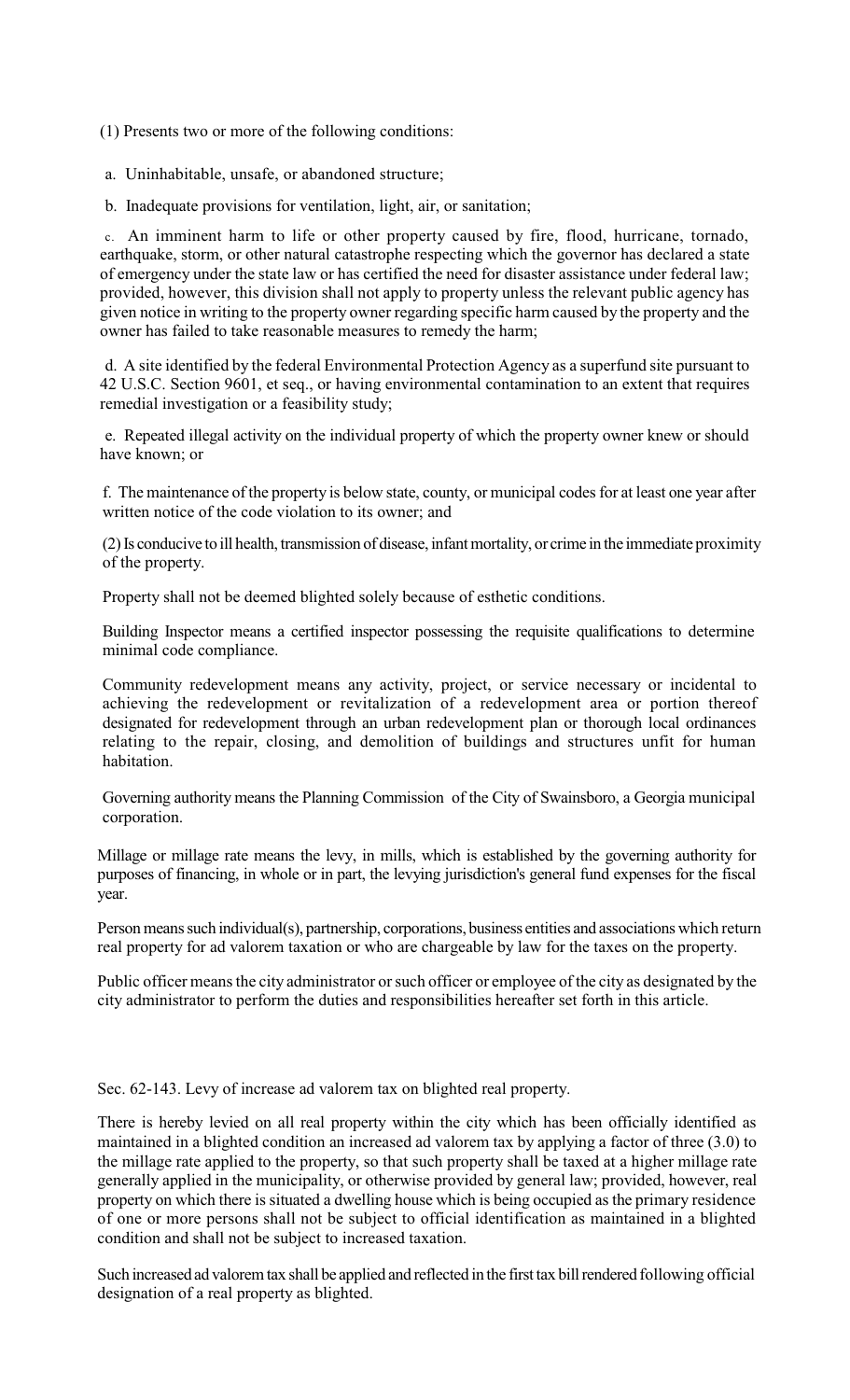Revenues arising from the increased rate of ad valorem taxation shall, upon receipt, be segregated by the city administrator and used only for community redevelopment purposes, as identified in an approved urban redevelopment program, including defraying the cost of the city's program to close, repair, or demolish unfit building and structures.

Sec. 62-144. Official identification of property maintained in blighted condition.

(a) In order for a parcel of real property to be officially designated as maintained in a blighted condition and subject to increased taxation, the following steps must be completed:

 $(1)$  An inspection must be performed on the parcel of property. In order for an inspection to be performed,

a. A request may be made by the public officer or by at least five residents of the city for inspection of a parcel of property, said inspection to be based on the criteria as delineated in ordinance, or

b. The public officer may cause a survey of existing housing conditions to be performed, or may refer to any such survey conducted or finalized within the previous five years, to locate or identify any parcels which may be in a blighted condition and for which a full inspection should be conducted to determine if that parcel of property meets the criteria set out in this article for designation as being maintained in a blighted condition.

(2) A written inspection report of the findings for any parcel of property inspected pursuant to subsection (1) above shall be prepared and submitted to the public officer. Where feasible, photographs of the conditions found to exist on the property on the date of inspection shall be made and supplement the inspection report. Where compliance with minimum construction, housing, occupancy, fire and life safety codes in effect within the city are in question, the inspection shall be conducted by a certified inspector possessing the requisite qualifications to determine minimal code compliance.

(3) Following completion of the inspection report, the public officer shall make a determination, in writing, that a property is maintained in a blighted condition, as defined by this article, and is subject to increased taxation.

(4) The public officer shall cause a written notice of his determination that the real property at issue is being maintained in a blighted condition to be served upon the person(s) shown on the most recent tax digest of Emanuel County as responsible for payment of ad valorem taxes assessed thereon; provided, however, where through the existence of reasonable diligence it becomes known to the public officer that real property has been sold or conveyed since publication of the most recent tax digest, written notice shall be given to the person(s) known or reasonably believed to then own the property or be chargeable with the payment of ad valorem taxes thereon, at the best address available.

(a) Service in the manner set forth at O.C.G.A. § 41-2-12 shall constitute sufficient notice to the property's owner or person chargeable with the payment of ad valorem taxes for purpose of this section, except that posting of the notice on the property will not be required.

(b)The written notice given to the person(s) chargeable with the payment of ad valorem taxes shall notify such person of the public officer's determination the real property is being maintained in a blighted condition and shall advise such person of the hours and location at which the person may inspect and copy the public officer's determination and any supporting documentation. Persons notified that real property of which the person(s) is chargeable with the payment of ad valorem taxes shall have 30 days from the receipt of notice in which to request a hearing before the city's municipal court. Written request for hearing shall be filed with the public officer and shall be date stamped upon receipt. Upon receipt of a request for hearing, the public officer shall notify the municipal court and the building inspector or person who performed the inspection and prepared the inspection report.

(c) Within 30 days of the receipt of a request for hearing, the municipal court clerk shall set a date,

time and location for the hearing and shall give at least ten business days notice to the person(s) requesting the hearing, the public officer and the building inspector or person who performed the inspection and prepared the inspection report. Notice of scheduled hearings shall be published as a legal advertisement in the Swainsboro Forest Blade, or other designated legal organ in Emanuel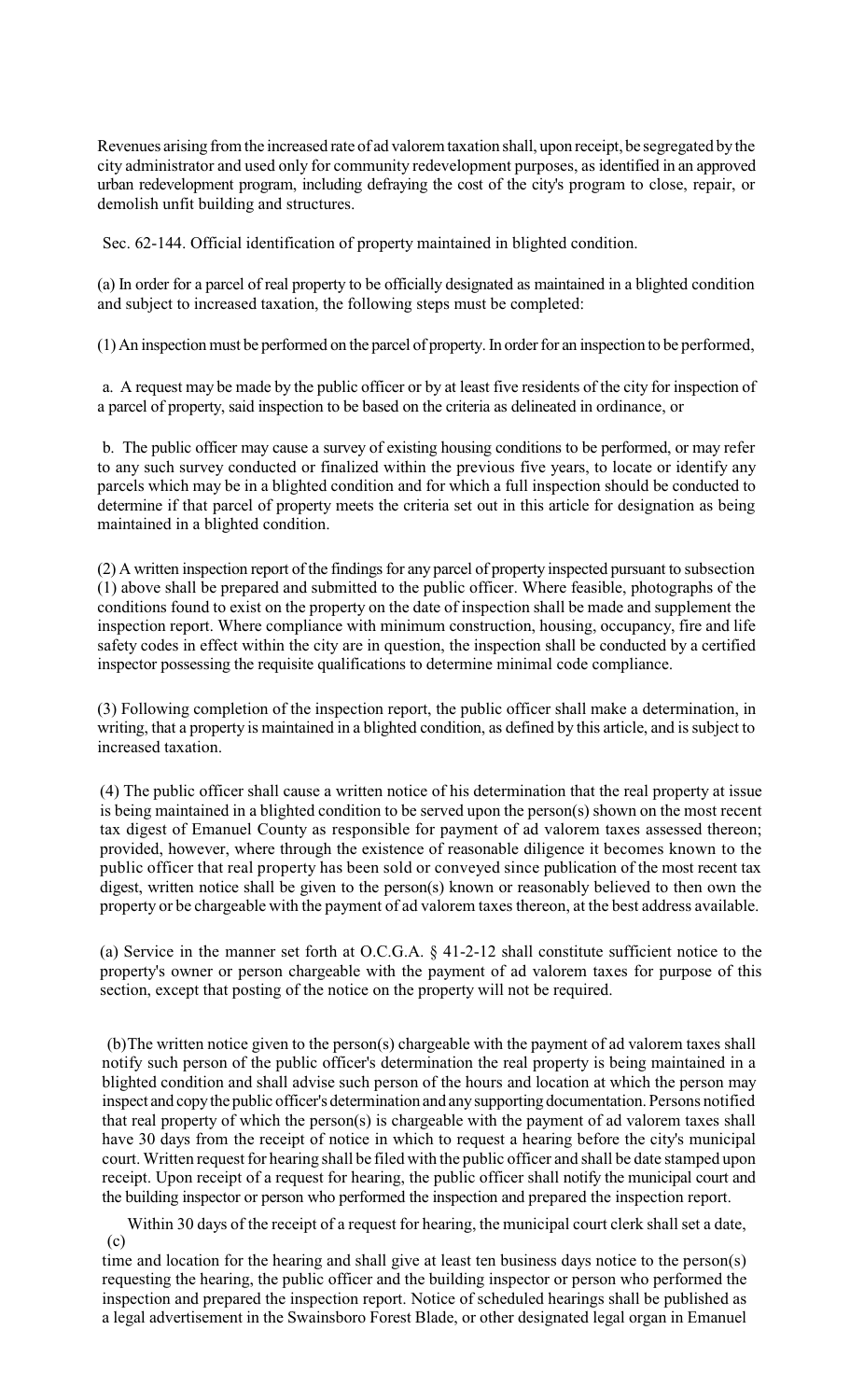County, at least five days prior to the hearing. Hearings may be continued by the municipal court judge upon request of any party, for good cause.

(d) At the hearing, the public officer shall have the burden of demonstrating by a preponderance of the evidence that the subject propertyismaintained in a blighted condition, as defined bythis article. The municipal court judge shall cause a record of the evidence submitted at the hearing to be maintained. Upon hearing from the public officer and/or their witnesses and the person(s) requesting the hearing and/or their witnesses, the judge of municipal court shall make a determination either affirming or reversing the determination of the public officer. The determination shall be in writing and copies thereof shall be served on the parties by certified mail or statutory overnight delivery. The determination by the court shall be deemed final. A copy of such determination shall also be served upon the Tax Commissioner of Emanuel County, who shall include the increased tax on the next regular tax bill rendered on behalf of the city.

(e) Persons aggrieved by the determination of the court affirming the determination of the public officer may petition the Superior Court of Emanuel County for a writ of certiorari within 30 days of issuance of the court's written determination.

Sec. 62-145. Remediation or redevelopment to remove designation of blighted condition.

(a) A property owner or person(s) who is chargeable with the payment of ad valorem taxes on real property which has been officially designated pursuant to this article as property maintained in a blighted condition may petition the public officer to lift the designation, upon proof of compliance with the following:

(1) Completion of work required under a plan of remedial action or redevelopment approved by the city's planning and development director which addresses the conditions of blight found to exist on or within the property, including compliance with all applicable minimum codes; or

(2) Completion of work required under a court order entered in a proceeding brought pursuant to the Code of Swainsboro, Georgia.

(b) Before action on a petition to lift the designation, the public officer shall cause the property to be

thoroughly inspected by a building inspector who, by written inspection report, shall certify that all requisite work has been performed to applicable code in a workmanlike manner, in accordance with the specifications of the plan of remedial action or redevelopment, or applicable court order. Upon finding required work to be satisfactorily performed, the public officer shall issue a written determination that the real property is no longer maintained in a blighted condition. Copies of this determination shall be served upon the person(s) chargeable with the payment of ad valorem taxes, and upon the Tax Commissioner of Emanuel County.

(c) All plans for remedial action or redevelopment shall be in writing, signed by the person(s) chargeable

with the payment of ad valorem taxes on the real property and the director of the city's planning and development department, and contain the following:

The plan shall be consistent with the city's comprehensive plan and all laws and ordinances

1.

governing the subject property, and shall conform to any urban redevelopment plan adopted for the area within which the property lies;

The plan shall set forth in reasonable detail the requirements for repair, closure, demolition,

2.

or restoration of existing structures, in accordance with minimal statewide codes; where structures are demolished, the plan shall include provisions for debris removal, stabilization and landscaping of the property;

(3) On parcels of five acres or greater, the plan shall address the relationship to local objectives respecting land uses, improved traffic, public transportation, public utilities, recreational and community facilities, and other public improvements;

(4) The plan shall contain verifiable funding sources which will be used to complete itsrequirements and show the feasibility thereof;